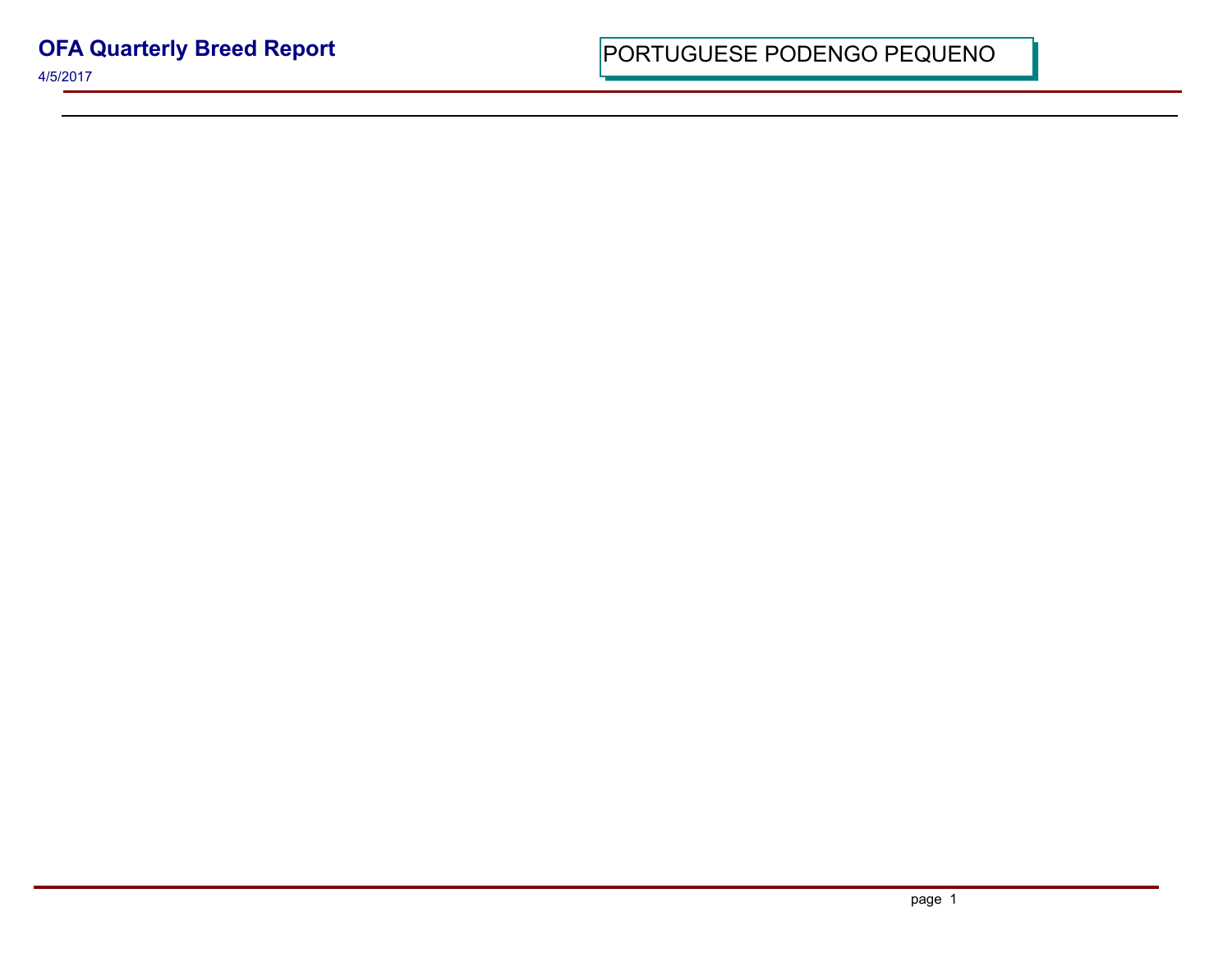## **OFA Quarterly Breed Report**

|                     | <b>Hips</b>                           |                    | First qtr 2017      |            |     |             |        |                    |
|---------------------|---------------------------------------|--------------------|---------------------|------------|-----|-------------|--------|--------------------|
| <b>OFAID</b>        | <b>Name</b>                           | <b>Application</b> | <b>Registration</b> | <b>Sex</b> | Age |             |        | <b>Report date</b> |
| PPD-111G24M-VPI     | BROKENROAD LOVE'M AND LEAVE'M         | 1761519            | HP49384301          | М          | 24  |             |        | 2/27/2017          |
| PPD-112E24F-VPI     | BROKENROAD PENNY DREADFUL OF PRESTIGE | 1850713            | HP49616201          | F          | 24  | CHIC        | 119558 | 2/27/2017          |
| PPD-113G25M-VPI     | PHAERERIN JADIR                       | 1785491            | HP49291102          | М          | 25  | <b>CHIC</b> | 119557 | 3/1/2017           |
|                     | <b>Patella</b>                        |                    | First qtr 2017      |            |     |             |        |                    |
| <b>OFAID</b>        | <b>Name</b>                           | <b>Application</b> | <b>Registration</b> | <b>Sex</b> | Age |             |        | <b>Report date</b> |
| PPD-PA118/12M/P-VPI | STORMWITCH DREAMS ARE MADE            | 1858545            | HP51404101          | M          | 12  |             |        | 1/31/2017          |
| PPD-PA119/24M/P-VPI | BROKENROAD LOVE'M AND LEAVE'M         | 1761519            | HP49384301          | м          | 24  |             |        | 2/21/2017          |
| PPD-PA120/24F/P-VPI | BROKENROAD PENNY DREADFUL OF PRESTIGE | 1850713            | HP49616201          | F          | 24  | CHIC        | 119558 | 2/21/2017          |
|                     | Cardiac                               |                    | First qtr 2017      |            |     |             |        |                    |
| <b>OFAID</b>        | <b>Name</b>                           | <b>Application</b> | <b>Registration</b> | <b>Sex</b> | Age |             |        | <b>Report date</b> |
| PPD-CA40/12M/C-PI   | STORMWITCH DREAMS ARE MADE            | 1858545            | HP51404101          | M          | 12  |             |        | 1/31/2017          |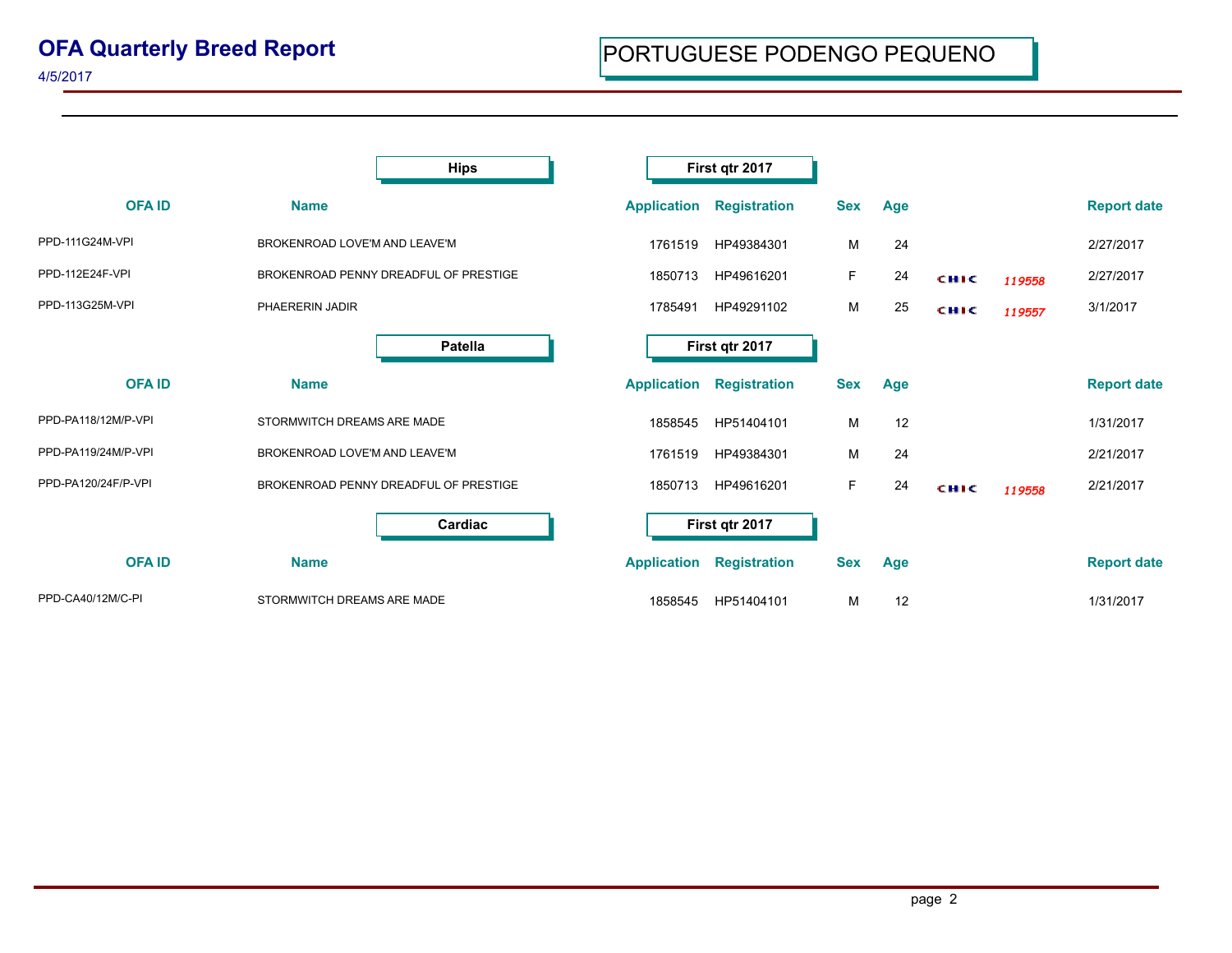|                     | <b>EYE</b>                                  |                    | First qtr 2017      |            |     |             |        |                    |
|---------------------|---------------------------------------------|--------------------|---------------------|------------|-----|-------------|--------|--------------------|
| <b>OFAID</b>        | <b>Name</b>                                 | <b>Application</b> | <b>Registration</b> | <b>Sex</b> | Age |             |        | <b>Report date</b> |
| PPD-EYE18/54F-VPI   | RENAISSANCE PRETTY WOMAN                    | 1604315            | HP43518101          | F          | 54  | CHIC        | 113653 | 2/21/2017          |
| PPD-EYE27/48F-VPI   | WINDSHIFT TEASEL AT HAPPY HOBBITS           | 1646721            | HP44901304          | F          | 48  | <b>CHIC</b> | 106544 | 3/28/2017          |
| PPD-EYE33/54M-VPI   | KETKA'S BENCHMARK PENDRAGON                 | 1622352            | HP43916301          | M          | 54  | <b>CHIC</b> | 102099 | 2/28/2017          |
| PPD-EYE41/37F-VPI   | DUNDRUM'S DANCING QUEEN                     | 1701202            | HP46789703          | F          | 37  | CHIC        | 113259 | 2/21/2017          |
| PPD-EYE102/22M-PI   | TURBO DE VIAMONTE                           | 1855342            | HP49575601          | м          | 22  |             |        | 1/10/2017          |
| PPD-EYE103/23M-VPI  | PHAERERIN JADIR                             | 1785491            | HP49291102          | М          | 23  | CHIC        | 119557 | 1/23/2017          |
| PPD-EYE104/12M-PI   | STORMWITCH DREAMS ARE MADE                  | 1858545            | HP51404101          | м          | 12  |             |        | 1/29/2017          |
| PPD-EYE105/15F-PI   | DUNDRUM'S PALDACHS TWIST AND SHOUT W        | 1845607            | HP50856502          | F          | 15  |             |        | 2/21/2017          |
| PPD-EYE106/15F-NOPI | DUNDRUM'S DON'T PASS ME BY                  | 1865596            | HP50856503          | F          | 15  |             |        | 3/7/2017           |
| PPD-EYE107/15M-PI   | <b>DUNDRUM'S PAPERBACK WRITER</b>           | 1865593            | HP50856501          | M          | 15  |             |        | 3/7/2017           |
| PPD-EYE108/17F-NOPI | LIN SHAN'S GIVE 'EM SOMETHING TO TALK ABOUT | 1865597            | HP50122801          | F          | 17  |             |        | 3/7/2017           |
| PPD-EYE109/27M-PI   | PLUSHCOURT HERITAGE                         | 1865591            | HP50069401          | м          | 27  |             |        | 3/7/2017           |
| PPD-EYE110/18F-VPI  | KETKA'S PLAYIN' WITH FIRE                   | 1831584            | HP50493802          | F          | 18  |             |        | 3/28/2017          |
|                     | <b>Legg-Calve-Perthes</b>                   |                    | First qtr 2017      |            |     |             |        |                    |
| <b>OFAID</b>        | <b>Name</b>                                 | <b>Application</b> | <b>Registration</b> | <b>Sex</b> | Age |             |        | <b>Report date</b> |
| PPD-LP46/24M-VPI    | BROKENROAD LOVE'M AND LEAVE'M               | 1761519            | HP49384301          | м          | 24  |             |        | 2/28/2017          |
| PPD-LP47/24F-VPI    | BROKENROAD PENNY DREADFUL OF PRESTIGE       | 1850713            | HP49616201          | F          | 24  | CHIC        | 119558 | 2/28/2017          |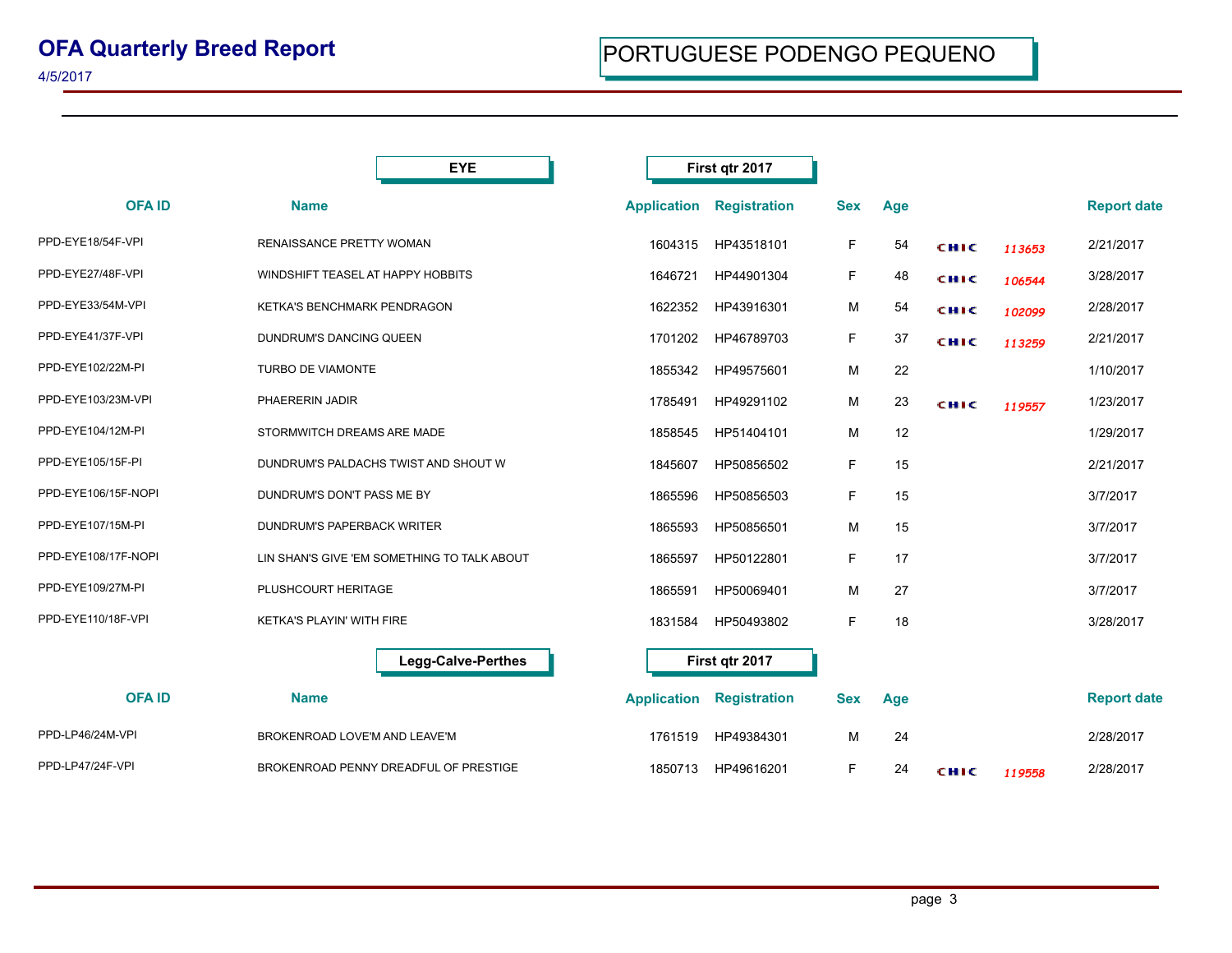| <b>OFA Quarterly Breed Report</b> |  |  |
|-----------------------------------|--|--|
|-----------------------------------|--|--|